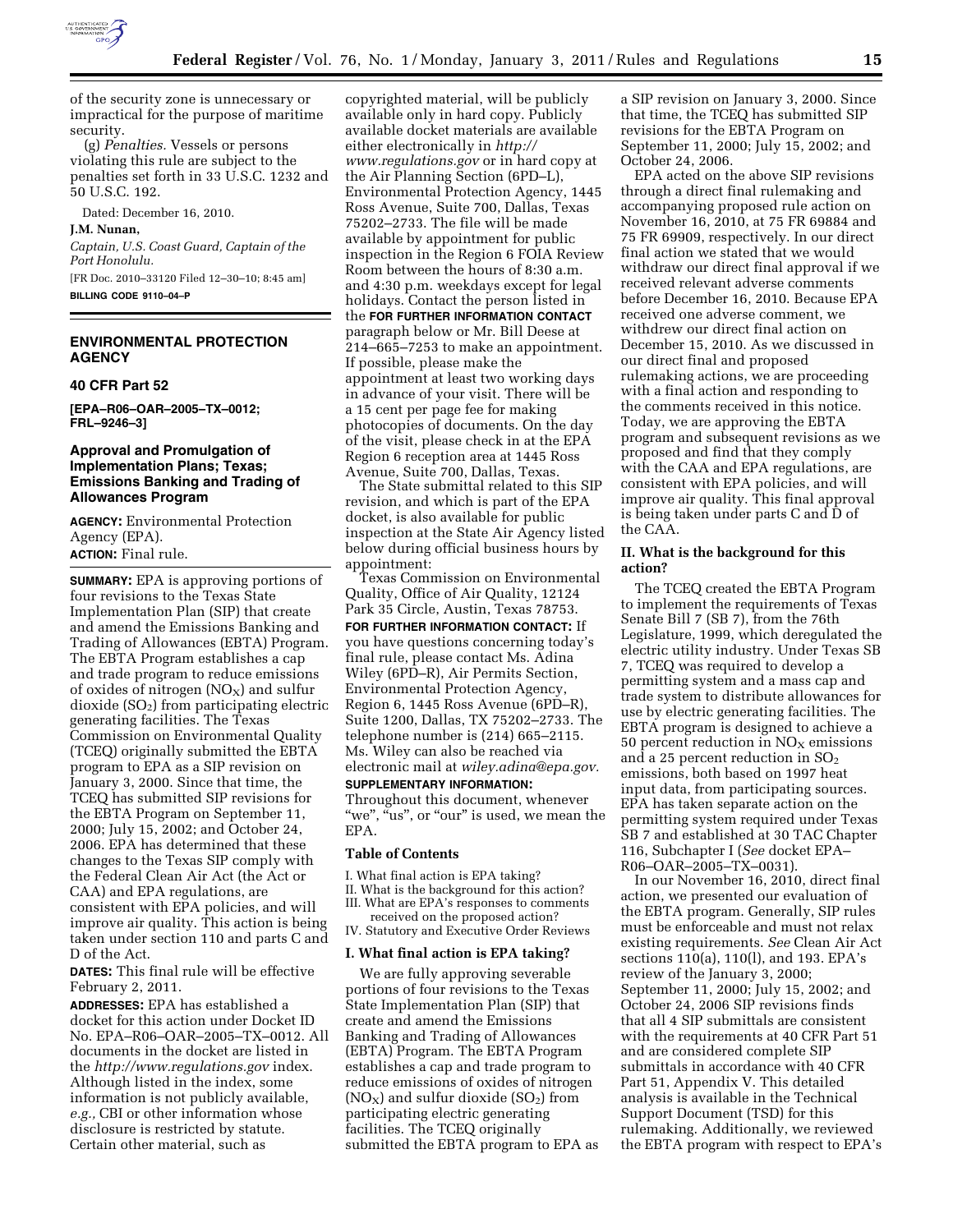Economic Incentive Program (EIP) Guidance ''Improving Air Quality with Economic Incentive Programs'' (EPA– 452/R–01–001, January 2001) (EIP Guidance). Our analysis, as detailed in the TSD accompanying this rulemaking, finds that the EBTA program is consistent with the criteria for discretionary source specific emissions cap programs. The EBTA program will provide compliance flexibility to participating electric generating facilities in Texas and achieve the programmatic emission reduction goals of Texas SB 7. Further, EPA finds that the EBTA program is consistent with section 110(l) of the CAA and will not interfere with any applicable requirements concerning attainment and reasonable further progress towards attainment of the NAAQS or any other applicable requirements of the Act.

## **III. What are EPA's responses to comments received on the proposed action?**

EPA received one adverse comment on our proposed action, available in the docket. As discussed previously, because we received an adverse comment within the comment period, EPA withdrew our direct final rulemaking on December 15, 2010. We are proceeding with a separate final action on the EBTA program in this notice.

*Comment 1:* The comment EPA received states in its entirety: ''No cap and trade other than through Congress!''

*Response 1:* The commenter did not provide any basis for why cap and trade should only be done through Congress or provide any specific comment on the EBTA program. There is nothing in the comment that convinces EPA that the EBTA program should not be approved. The Clean Air Act was enacted by Congress. 42 U.S.C.A. 7401. Under the Act, EPA is authorized to set clean air standards. 42 U.S.C.A. 7409. States are authorized to choose control strategies to meet these standards. 42 U.S.C.A. 7410(a). EPA can approve the strategies into State implementation plans, as long as the strategies are consistent with the Act. 42 U.S.C.A. 7410(l). As we stated in our proposal, and in section II of this notice, EPA finds the EBTA program to be consistent with the Act. EPA is making no changes to our proposed action as a result of this comment.

## **IV. Statutory and Executive Order Reviews**

Under the Clean Air Act, the Administrator is required to approve a SIP submission that complies with the provisions of the Act and applicable Federal regulations. 42 U.S.C. 7410(k);

40 CFR 52.02(a). Thus, in reviewing SIP submissions, EPA's role is to approve State choices, provided that they meet the criteria of the Clean Air Act. Accordingly, this action merely approves State law as meeting Federal requirements and does not impose additional requirements beyond those imposed by State law. For that reason, this action:

• Is not a "significant regulatory action'' subject to review by the Office of Management and Budget under Executive Order 12866 (58 FR 51735, October 4, 1993);

• Does not impose an information collection burden under the provisions of the Paperwork Reduction Act (44 U.S.C. 3501 *et seq.*);

• Is certified as not having a significant economic impact on a substantial number of small entities under the Regulatory Flexibility Act (5 U.S.C. 601 *et seq.*);

• Does not contain any unfunded mandate or significantly or uniquely affect small governments, as described in the Unfunded Mandates Reform Act of 1995 (Pub. L. 104–4);

• Does not have Federalism implications as specified in Executive Order 13132 (64 FR 43255, August 10, 1999);

• Is not an economically significant regulatory action based on health or safety risks subject to Executive Order 13045 (62 FR 19885, April 23, 1997);

• Is not a significant regulatory action subject to Executive Order 13211 (66 FR 28355, May 22, 2001);

• Is not subject to requirements of Section 12(d) of the National Technology Transfer and Advancement Act of 1995 (15 U.S.C. 272 note) because application of those requirements would be inconsistent with the Clean Air Act; and

• Does not provide EPA with the discretionary authority to address, as appropriate, disproportionate human health or environmental effects, using practicable and legally permissible methods, under Executive Order 12898 (59 FR 7629, February 16, 1994).

In addition, this rule does not have Tribal implications as specified by Executive Order 13175 (65 FR 67249, November 9, 2000), because the SIP is not approved to apply in Indian country located in the State, and EPA notes that it will not impose substantial direct costs on Tribal governments or preempt Tribal law.

The Congressional Review Act, 5 U.S.C. 801 *et seq.,* as added by the Small Business Regulatory Enforcement Fairness Act of 1996, generally provides that before a rule may take effect, the agency promulgating the rule must

submit a rule report, which includes a copy of the rule, to each House of the Congress and to the Comptroller General of the United States. EPA will submit a report containing this action and other required information to the U.S. Senate, the U.S. House of Representatives, and the Comptroller General of the United States prior to publication of the rule in the **Federal Register**. A major rule cannot take effect until 60 days after it is published in the **Federal Register**. This action is not a "major rule" as defined by 5 U.S.C. 804(2).

Under section 307(b)(1) of the Clean Air Act, petitions for judicial review of this action must be filed in the United States Court of Appeals for the appropriate circuit by March 4, 2011. Filing a petition for reconsideration by the Administrator of this final rule does not affect the finality of this action for the purposes of judicial review nor does it extend the time within which a petition for judicial review may be filed, and shall not postpone the effectiveness of such rule or action. This action may not be challenged later in proceedings to enforce its requirements. (*See* section 307(b)(2).)

#### **List of Subjects in 40 CFR Part 52**

Environmental protection, Air pollution control, Incorporation by reference, Intergovernmental relations, Nitrogen oxides, Ozone, Volatile organic compounds.

Dated: December 21, 2010.

# **Carl E. Edlund,**

*Acting Regional Administrator, Region 6.*  40 CFR part 52 is amended as follows:

#### **PART 52—[AMENDED]**

■ 1. The authority citation for part 52 continues to read as follows:

**Authority:** 42 U.S.C. 7401 *et seq.* 

#### **Subpart SS—Texas**

■ 2. The table in § 52.2270(c) entitled ''EPA Approved Regulations in the Texas SIP'' is amended by adding a new centered heading titled ''Division 2— Emissions Banking and Trading of Allowances'' immediately after the entry for Section 101.311 under Chapter 101—General Air Quality Rules, Subchapter H—Emissions Banking and Trading, followed by new entries for sections 101.330, 101.331, 101.332, 101.333, 101.334, 101.335, 101.336, 101.338 and 101.339.

The additions read as follows:

**§ 52.2270 Identification of plan.**  \* \* \* \* \* (c) \* \* \*